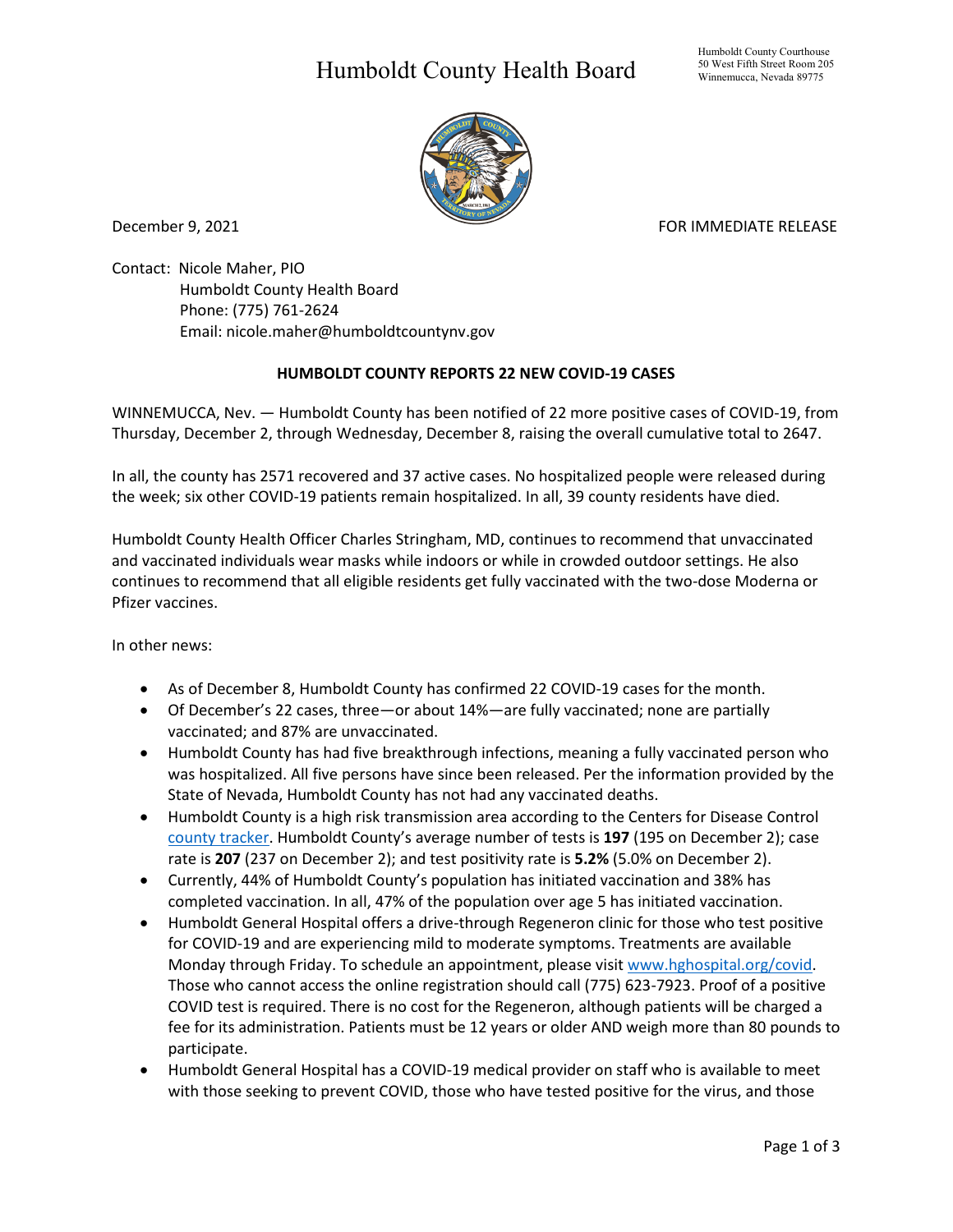who continue to experience the lingering effects of COVID illness. To make an appointment, please call (775) 623-5222, ext. 1379. The clinic is located at 51 E. Haskell Street in the building adjacent to the drive-through COVID-19 screening clinic.

- Pfizer vaccines for 5- to 11-year-old children have been approved and are now available through Humboldt County Community Health. Please call (775) 626-6575 to make an appointment.
- Booster doses of the COVID-19 vaccine are now available for the Moderna, Pfizer and Johnson & Johnson vaccines for all populations age 16 and older. Recipients of the two-dose Moderna or Pfizer vaccines should receive a booster six months following their second shot; recipients of the Johnson & Johnson vaccine should receive a booster two months following their initial vaccination.

| Case # | <b>Gender</b> | <b>Age Range</b> | <b>Contact</b>      | <b>Status</b>  |
|--------|---------------|------------------|---------------------|----------------|
| 2626   | Woman         | 50s              | Under investigation | Self-isolating |
| 2627   | Woman         | 20s              | Under investigation | Self-isolating |
| 2628   | Woman         | 40s              | Under investigation | Self-isolating |
| 2629   | Man           | 50s              | Under investigation | Self-isolating |
| 2630   | Man           | 20s              | Under investigation | Self-isolating |
| 2631   | Man           | 70s              | Under investigation | Self-isolating |
| 2632   | Man           | 40s              | Under investigation | Self-isolating |
| 2633   | Woman         | 60s              | Under investigation | Self-isolating |
| 2634   | Man           | 60s              | Under investigation | Hospitalized   |
| 2635   | Female        | Teen             | Under investigation | Self-isolating |
| 2636   | Woman         | 40s              | Under investigation | Self-isolating |
| 2637   | Woman         | 40s              | Under investigation | Self-isolating |
| 2638   | Woman         | 30 <sub>s</sub>  | Under investigation | Self-isolating |
| 2639   | Man           | 20s              | Under investigation | Self-isolating |
| 2640   | Male          | Teen             | Under investigation | Self-isolating |
| 2641   | Man           | 50s              | Under investigation | Hospitalized   |
| 2642   | Woman         | 50s              | Under investigation | Self-isolating |
| 2643   | Man           | 40s              | Under investigation | Self-isolating |
| 2644   | Female        | Teen             | Under investigation | Self-isolating |
| 2645   | Male          | Teen             | Under investigation | Self-isolating |
| 2646   | Man           | 30 <sub>s</sub>  | Under investigation | Self-isolating |
| 2647   | Woman         | 30 <sub>s</sub>  | Under investigation | Self-isolating |

Brief summary information of Humboldt County's latest cases follows:

The following vaccination opportunities are available to Humboldt County residents:

- **Ridley's Pharmacy** is offering the Moderna, Pfizer and Johnson & Johnson vaccines to Humboldt County residents age 16 and older. No appointment is necessary; drop by anytime between 9 a.m. and 6 p.m. Monday through Friday, not including holidays.
- **The Walmart Pharmacy** in Winnemucca is offering COVID-19 vaccines to all individuals age 5 and older, including boosters for persons age 16 and older. Vaccine type depends on age and availability. No appointment is necessary; go to the pharmacy drop-off window to ask for assistance.